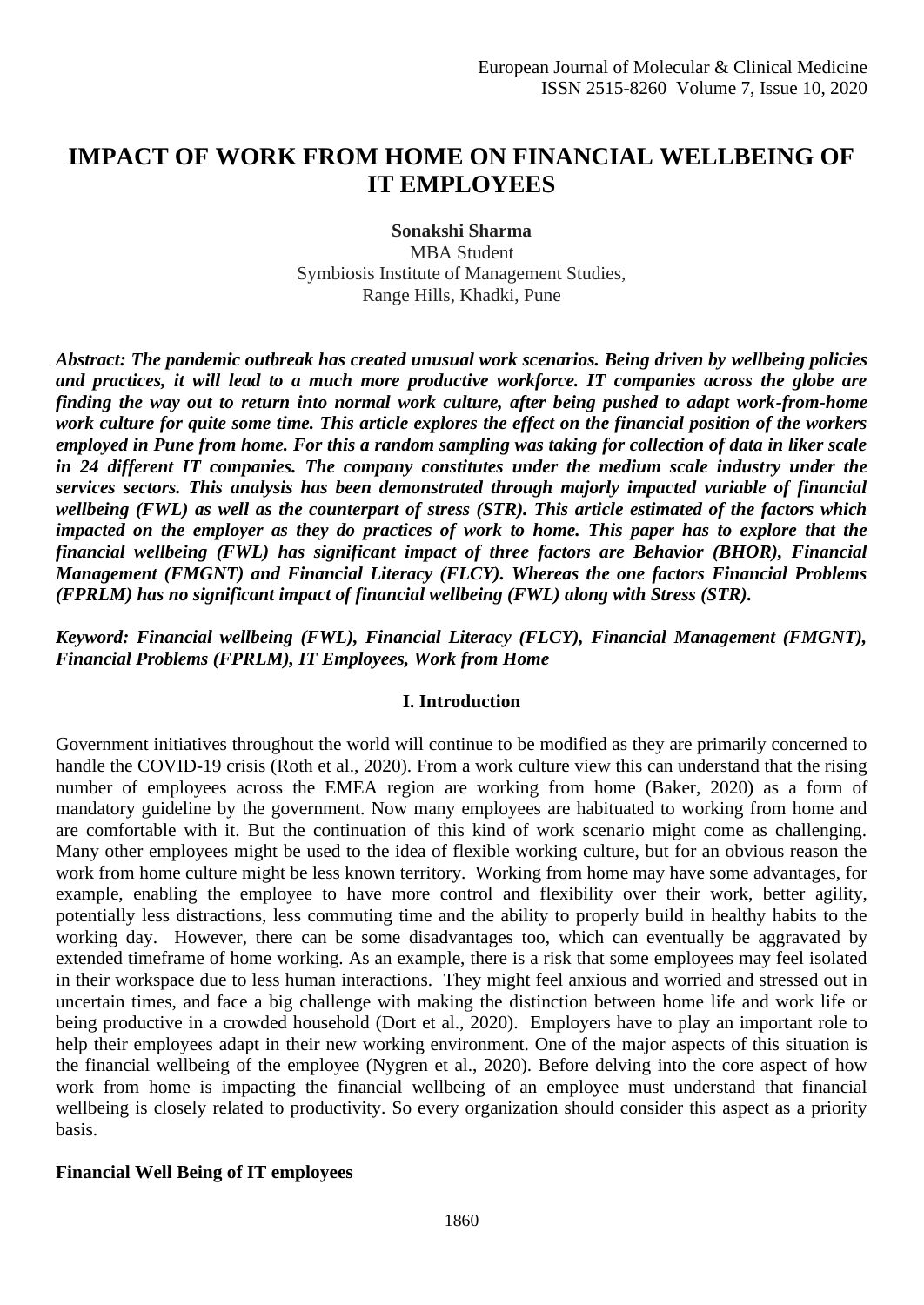COVID-19 would not only alter the nature of our everyday lives but also pose a significant long-term and short-term economic challenge and will also have a profound effect on the financial position of the workers. Work from home scenario has totally restructured the work culture of IT employees (Sabri et al., 2020). The factors below which has direct effect of IT employees as per the study suggested below.

#### **Emergency savings**

IT employees were really not ready to face this global health crisis like others. They will now face the heat of the recession. All of them are now suffering financial distress, immediate cash shortages, and also struggling to cope with minor shock. More than one-third of full-time, millennial IT staff will potentially raise less than \$1,000 to cope with unsustainable expenses (PWC, 2020).

#### **Financial stress**

The financial factor is one of the key sources of tension and disruption in the workplace: when questioned regarding the triggers of tension, more workers say that the financial element is greater than all other burden or concern together, and more workers are under financial stress. Employees require clear advice about how to handle budgets, how to plan expenses, should bills to pay and how to cope with debt. Employers may play a vital role in helping workers from adopting adverse financial steps to the disadvantage of their overall financial condition (AIS, 2020).

### **Retirement Plan Withdrawals**

Withdrawals from the investment account (Quinby et al., 2020) could have an adverse impact on retirement accounts still underfunded for The staff. Established challenges, like those who are required to cancel benefits before retirement, can often trigger dramatic economic shifts. More than half of Millennial and Gen X IT workers say they had to make use of their investments for retirement because of the financial crisis.

#### **Financial guidance**

When reacting to extreme emergencies (such as COVID-19), most workers appear to pursue financial advice before making critical decisions. Apart from that they really need assistance on how to handle the upcoming future crisis (Christensen & Lægreid, 2020). Financial wellbeing is one very crucial ability to well manage daily financial life and to prepare for any unusual financial crisis. Poor financial wellbeing has loads of negative sides. This leads to poor mental and physical health. During this period where work from home is adapted by IT employees may consider the opportunities to improve the state of financial wellbeing.

Organization should encourage their employees to take advantage of a better work life balance (Rahim et al., 2020) in this work from home time to anticipate their financial condition, by means of getting control of their household budget, projecting up their financial goals. The should know how to face challenges concerning saving, especially if employees have less daily expenditure during this work from home period. Organization should provide employees with access to crucial financial protection coverage's which can lead to a better financial wellbeing. By providing access to technology platforms which can help employees to better understand financial wellbeing during work from home period. Companies should arrange live webinars on financial wellbeing of the employees. Financial Wellbeing Impact contrast to other wellbeing:

Approximately 40% of employees stated that their overall wellbeing is really worse due to the drastic change in work life due to COVID-19. The majorly impacted life change was on social wellbeing, with close to 60% reporting it as really poor. Approximately 40% had their physical and mental wellbeing as worse. Financial wellbeing is not impacted as per the above stated survey is concerned. This could be because most employees were still receiving a salary while expenses had been reduced on the other hand. The coronavirus pandemic has greatly changed the workplace. In order to slow the spread of the virus and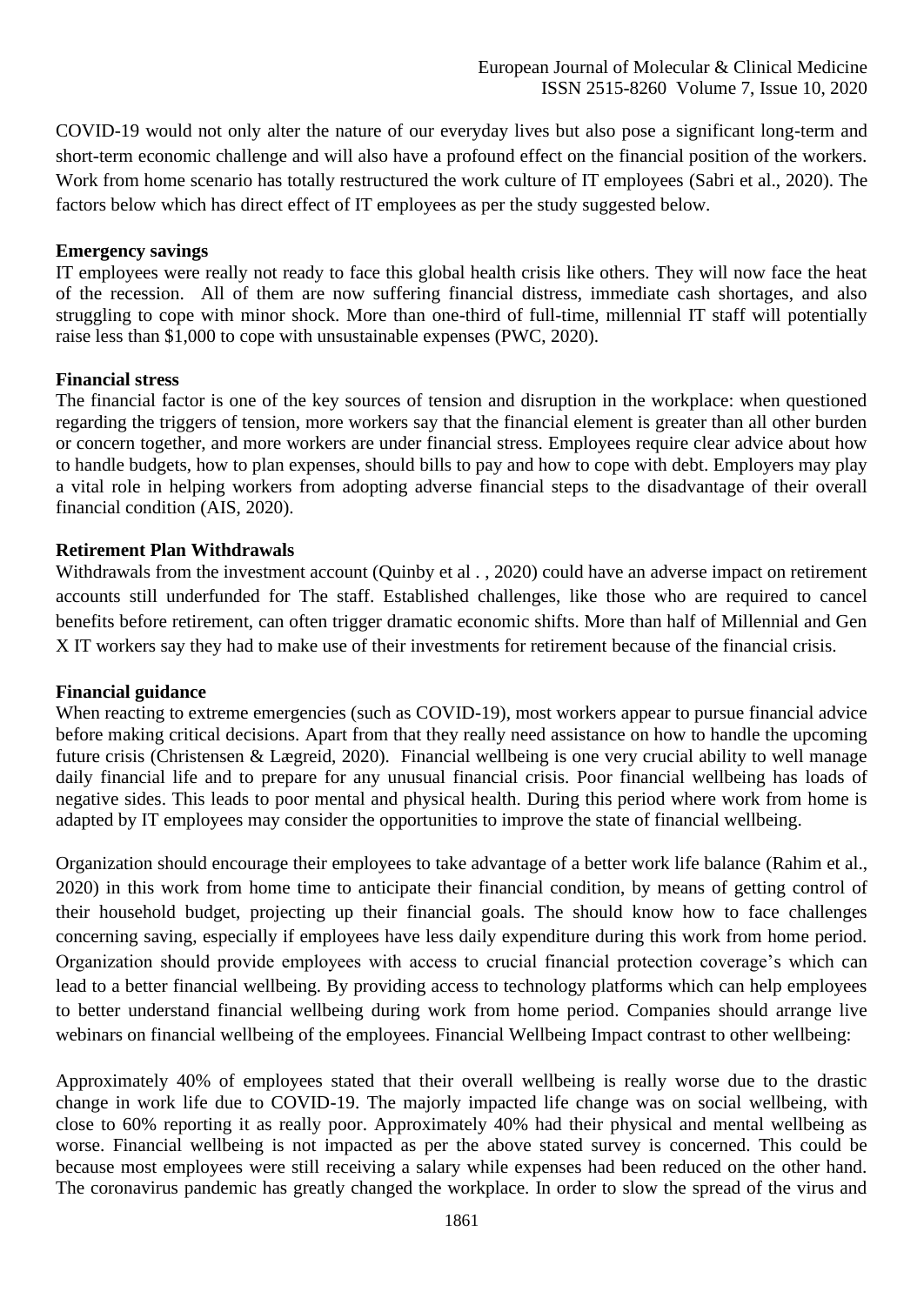protect employees, many companies have chosen to work remotely. Video calls and instant messaging have replaced meetings and conversations in the lounge. This paper explores how homework impacts workers' workload. Employees who may operate from home enjoy a large degree of flexibility when planning employment and are thus perceived to have stronger intrinsic incentive. People usually think that working from home will have a negative impact on employees' career development. Probably because supervisors tend to negatively evaluate employees' performance Employees who cannot observe activities frequently. However, such a claim is usually based on research on the attitude of supervisors rather than direct evidence of supervisors' achievements Employees working from home. Working from home increased income by 13%, about 9% of which came from working more hours per shift (less rest and sick time), and a 4% increase in the number of calls per minute (attributed to a quiet work environment ).

### **II. Reviews of Literature**

**Baptiste et al. (2007),** Strengthen the partnership between the health and efficiency of the workers at work. The aim of this paper is to illustrate that although obtaining business-oriented success goals is significant, it obscures the value of employee well-being, which is an overlooked field of human resource management science. Instead, the focus is usually on the business case of human resource management, which shows that the focus is on organizational results on the one hand, but at the expense of employees. With this in mind, this essay seeks to research the effect on employee health and efficiency of human resource management activities.

**Mokhtar et al. (2017),** Factors can influence the financial position of employees in the public sector. This research is a quantitative analysis utilizing a series of standardized online questionnaires to get the data needed. Of the 316 questionnaires, 207 were evaluated using the 21 edition of the Program Kit for Social Science Statistics (SPSS). The findings suggest that financial tension, job climate, control factors and financial activity are strongly associated with the financial status. Moreover, financial distress, led by the economic climate, is the most significant element impacting financial conditions. Finally, the findings of this research can be applied to help grasp employee financial behavior, which can be improved by financial education in the workplace.

**Kira et al. (2016),** work from home : What effect would it have on employees? This essay discusses how the job at home influences the workload of the workers. Employees who can operate from home have a strong degree of flexibility in arranging work and are perceived to have greater intrinsic motivation as a result. So they expect that working at home would have a beneficial influence on the jobs of their workers. They used the German Socio-economic Expert Panel (SOEP) for the experimental study. They use Predictive (IV) variables to predict methods to understand self-selection in the workplace. Our research findings indicate a substantial beneficial effect of operating from home on the workload. Furthermore, they find that regular homework is also necessary.

**Mokhtar et al. (2015),** Malaysian public sector workers' financial situation: A qualitative report. This report aims to address the financial condition of public officials in Malaysia and to examine the determinants of the financial situation. A total of 73 questionnaires were administered via electronic (email-based) surveys utilizing sufficient sampling strategies to promote the preliminary research (preliminary research). Around 30 government workers took part in the report. The findings indicate that most elected authorities are in good financial condition. Nevertheless, sufficient steps need to be made by financial planning to stop the worse occurring in the future.

**Tolbert et al. (1994),** the effect of operating from home on the job results for skilled workers. This research contrasted the success rate of home-worked skilled workers with comparable workers who were not employed at home to examine the effect of home-work on job outcomes. This finding contradicts the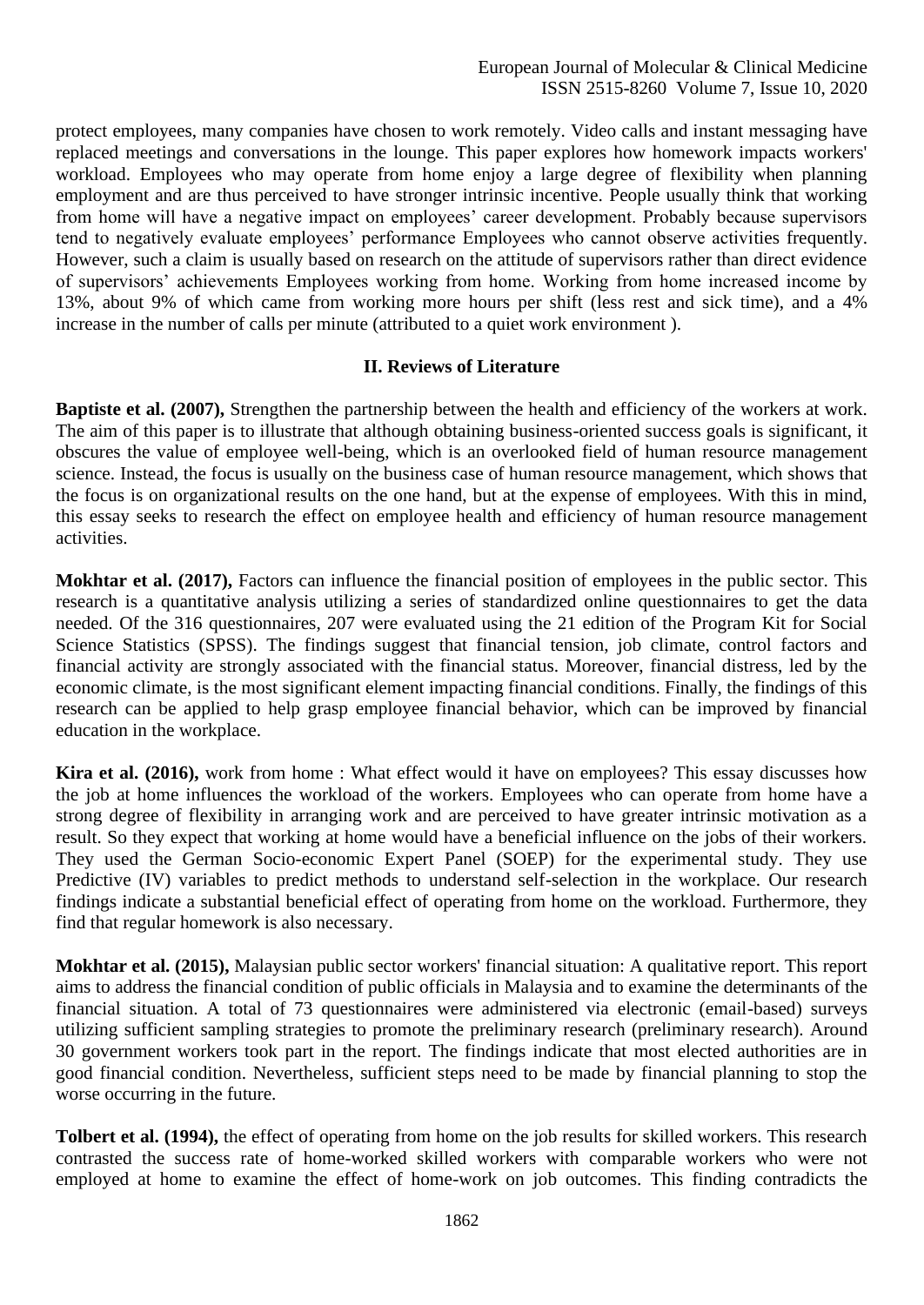popular argument, which believes that working from home is related to occupational costs. She discussed the importance for future research and practice. People usually believe that work at home would have a detrimental effect on employee job growth. That may be because managers sometimes contradict the success of workers who are unable to track operations on a daily basis. However, those comments are typically focused on analysis on the supervisor's mood, rather than attesting explicitly to the workers' successes at home.

**Stadtlander et al. (2017),** Home as a place of work: A comprehensive multimedia instructor case study incorporating picture and sound. This research explores how online educators build work environments at home and how they impact their working conditions in their home world. The aim of the case study was to expand the user oriented ergonomic paradigm of Vischer. The aim of this research gap is to overcome it by interviews by utilizing audio recordings, a method through which participants will take pictures and be interviewed. 18 professors from major institutions were named electronically via the online news releases. The condition for inclusion is that people are only permitted to operate remotely.

**Prawitz et al. (2006), Responsible Scale of Financial Difficulty / Financial Status: Outcomes production,** management, and analysis. This essay promotes the creation of the Scale of Prudent Financial Crisis / Financial Well-being, which seeks to quantify the specific framework from sinking financial distress / minimum financial condition to full financial distress / absolute longevity. Scope of response to your own financial situation financial situation. Describes Delphi formative research, validity standards and tests, factor analysis, Cronbach's alpha coefficient, management instructions, data specifications and score interpretation, and usage implications.

**Bloom et al. (2013),** it operates from house. Today, about 10 percent of American employees operate daily from home (WFH), but some people fear that this could contribute to "work from home robbery." They announced the findings of CTrip's WFH study, which is a 16,000-employee Chinese travel agency identified by NASDAQ. Employees in call centers who pledge to engage in WFH are automatically selected to operate for 9 months at home or in the workplace. Working at home will improve efficiency by 13 percent, about 9 percent of which is attributed to an improvement in minutes per shift (reduced rest and sick time) and 4 percent attributed to an rise in calls per minute (owing to a relaxed working environment). Domestic staff often record job satisfaction and low unemployment rates but success depends on their advancement levels.

### **III. Methodology**

Extracting the major factors from the study survey. The two major output as Financial wellbeing (FWL), Stress (STR) (Barrafrem et al., 2020; Horesh & Brown, 2020) whereas the other input factors are Financial Literacy (FLCY), Behavior (BHOR) , Financial Management(FMGNT) and Financial Problems(FPRLM) Yuesti et al.,2020; Betsch, 2020; Chang et al., 2020). The data has been processed and examined through SEM which is equivalent of this key "Financial wellbeing (FWL)". The extracted result has been study and their impact calculated. The collection of data has been outlined in the likert scale. The ultimate aim to estimate the impact analysis could well being performed through the visual model call the SEM model as the same as the regression analysis. This model visualized the impact and its driving factors with depth of impact.

## **Dependent Variable**

Stress (STR) Financial wellbeing (FWL)

**Independent Variables** Financial Literacy (FLCY)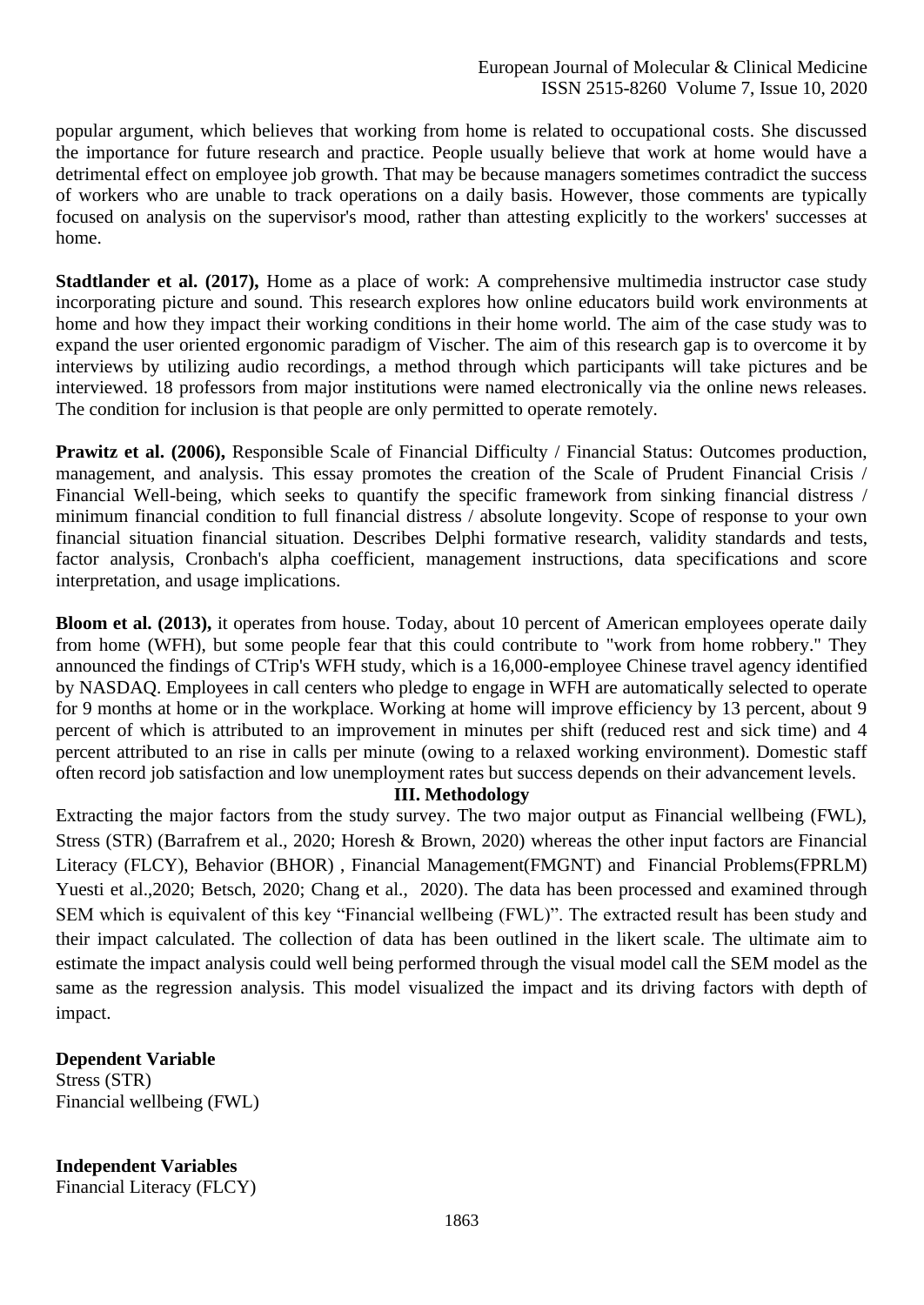Behavior (BHOR) Financial Management (FMGNT) Financial Problems (FPRLM)

### **Measurement and Instrumentation Dependent Variable**

The financial well-being of the workforce has been Measured with a Five-point-Likert (Armstrong, 1987) of Eighteen variables on financial well-being have been concerned on general compliance with the financial well-being of The IT workers. The index was developed to give an adequate inside continuity (Alpha = 0.90 for Cronbach) (Brown, 2002)

### **Analyzing Data**

To check the suggested hypotheses for the Study of Routes by Structural Equation. Modeling (Bollen, 2005) used to determine the suitability of the Theoretical Method evaluated with Validity for Empirical Evidence and Research Related Theory with Significance. What's more, to verify the balance Effect on the research model by industry, a multi-group approach has been used which is especially useful for discreet moderator variables. Vinzi, Henseler and Lip (2010) Suggested that, essentially, a confidential one-component moderator can be interpreted as Divide information into sub-models classes and then a basic configuration Checked by results set. The current test, the data were broken down into public and the models and private sectors evaluated the Multigroup Balance Protocol Determines whether the interactions are the model hypotheses would differ on the basis of the moderator ranking. The Multiplex Analysis revealed the results of the sub-samples separately, using the Critical Parameters for the ratio ( $> \pm 1.96$ ), and the discrepancies were established. In this section, the findings are made available to the public and to private organizations separately.

#### **Data Collection and survey**

The 325 survey participants has been examined through the SEM model (Barrett, 2007) which is equivalent model diagram for abstract natured data for estimation of impact of key factors. The data has been collected from the Google form through 325 number of participant who are working as IT professional in Pune amid of lockdown. The techniques involve to get the respondent views is basically a random sampling which is quite equal probability of being chosen and having the condition of unbiased representation of the total population. This article examines the impact of work-from-home on financial well-being of IT staff working in Pune. For this purpose a random sampling was taken in 24 different IT companies for the collection of data on a likert scale. The company constitutes within the services sectors of the medium-sized industry.

| Computation of degrees of freedom (Default)    |     |
|------------------------------------------------|-----|
| model)                                         |     |
| Number of distinct sample moments:             | 325 |
| Number of distinct parameters to be estimated: | 68  |
| Degrees of freedom $(325 - 68)$ :              | 257 |
| Result (Default model)                         |     |
| Minimum was achieved                           |     |
| Chi-square $= 512.953$                         |     |
| Degrees of freedom $= 257$                     |     |

**Table 1:** General statistics of Data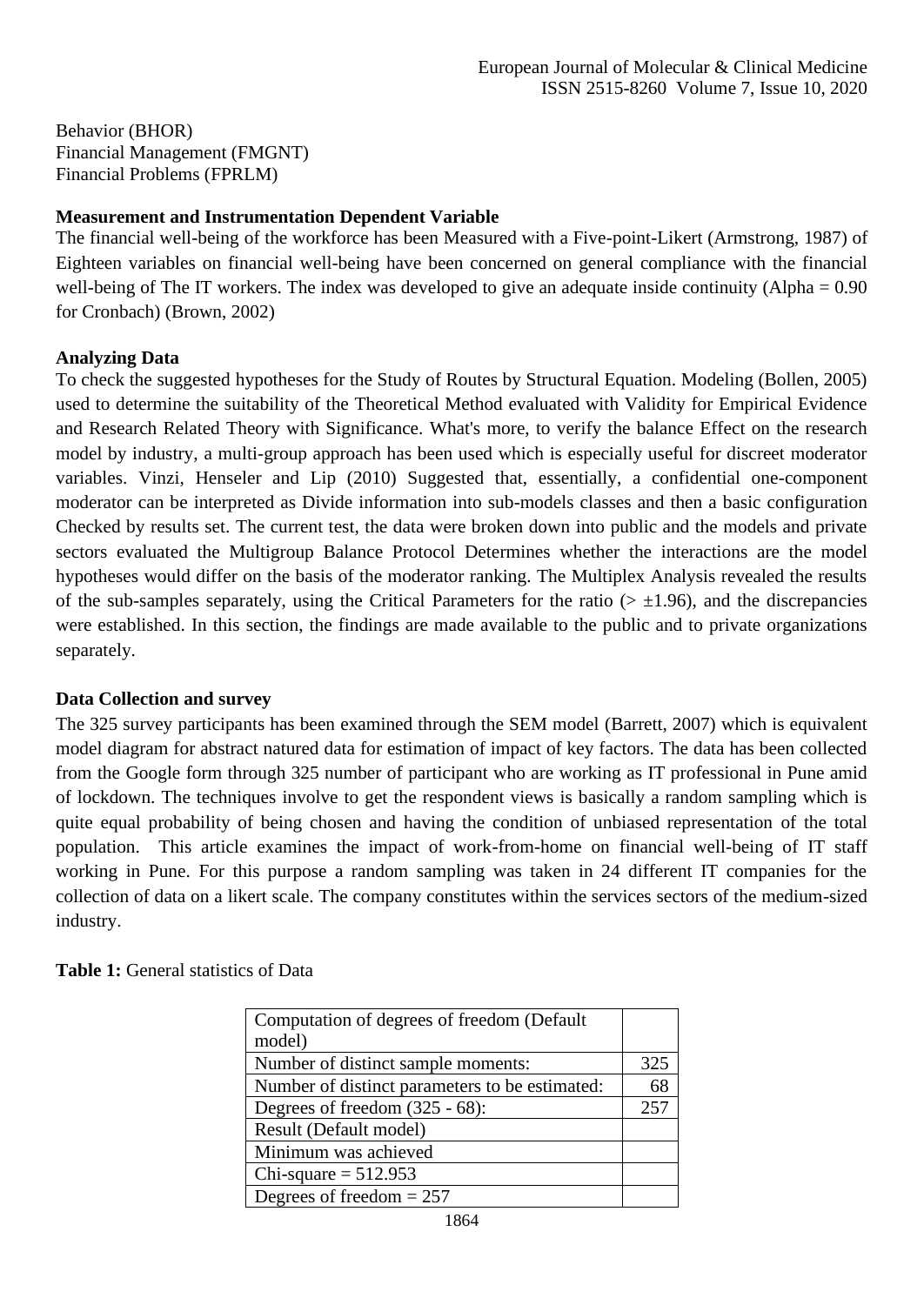| Probability level $= .000$ |
|----------------------------|
|----------------------------|

As the above table present the level of probability has been below 0.05 which authenticate to use the model as constructed from the data collection.



**Source:** Created by Research (A-MoS)

**Fig1:** SEM structure of dependent and independent variable to estimate the Financial wellbeing of employee of IT sectors.

### **IV. Performance and Discussions**

The analysis constitute six factors, four of which exogenous factors as Financial Literacy (FLCY), Behavior (BHOR) , Financial Management (FMGNT) and Financial Problems (FPRLM) and two endogenous variables are money stress (STR) and financial wellbeing (FWL). Both factors performed and inter-related to make the sense of estimation of impact with depth of their impacts.

|           |                |             | <b>Estimate</b> | S.E.  | C.R.  | P     | <b>Result</b> |
|-----------|----------------|-------------|-----------------|-------|-------|-------|---------------|
| <b>FW</b> | <--            | <b>BHOR</b> | 0.076           | 0.031 | 2.41  | 0.016 | Accepted      |
|           | $\blacksquare$ |             |                 |       |       |       |               |
| FW        | <--            | <b>FMGN</b> | 0.586           | 0.061 | 9.543 | ***   | Accepted      |
| L         | $\blacksquare$ | Т           |                 |       |       |       |               |
| FW        | <--            | <b>FLCY</b> | 0.155           | 0.025 | 6.138 | ***   | Accepted      |
|           | $\blacksquare$ |             |                 |       |       |       |               |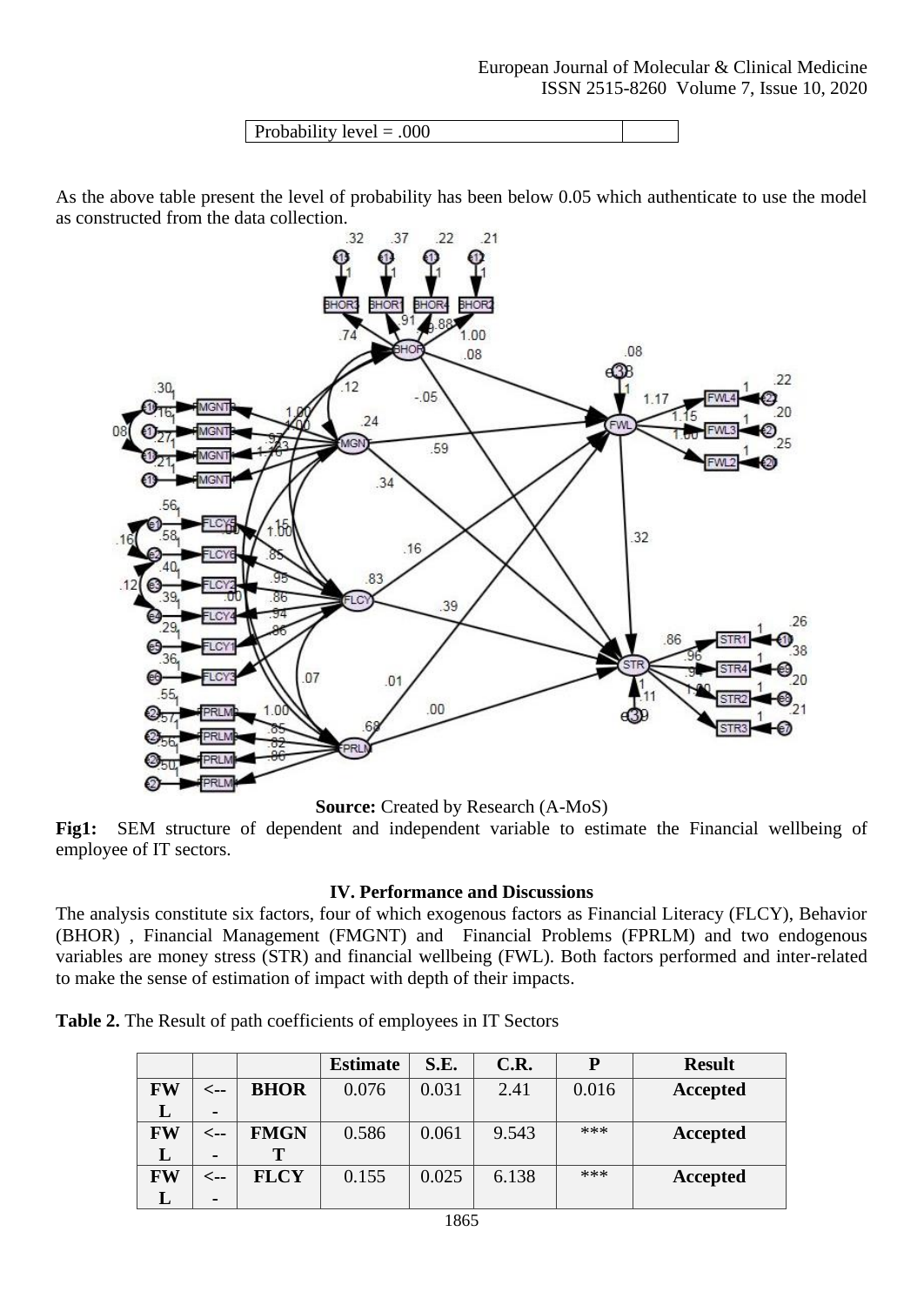#### European Journal of Molecular & Clinical Medicine ISSN 2515-8260 Volume 7, Issue 10, 2020

| FW         | $\leftarrow$    | <b>FPRL</b> | 0.012    | 0.024 | 0.484    | 0.628 | Rejected |
|------------|-----------------|-------------|----------|-------|----------|-------|----------|
| L          |                 | M           |          |       |          |       |          |
| <b>STR</b> | $\leftarrow$ -- | <b>BHOR</b> | $-0.048$ | 0.036 | $-1.343$ | 0.179 | Rejected |
|            |                 |             |          |       |          |       |          |
| <b>STR</b> | $\leftarrow$ -- | <b>FMGN</b> | 0.339    | 0.086 | 3.95     | ***   | Accepted |
|            |                 | т           |          |       |          |       |          |
| <b>STR</b> | <--             | <b>FLCY</b> | 0.386    | 0.036 | 10.828   | $***$ | Accepted |
|            |                 |             |          |       |          |       |          |
| <b>STR</b> | <--             | <b>FPRL</b> | 0.001    | 0.027 | 0.026    | 0.979 | Rejected |
|            |                 | M           |          |       |          |       |          |
| <b>STR</b> | <--             | <b>FWL</b>  | 0.323    | 0.101 | 3.197    | 0.001 | Accepted |
|            | ۰               |             |          |       |          |       |          |

As find from the above table it is clear that the financial wellbeing (FWL) has significant impact of three factors that are Behavior (BHOR), Financial Management (FMGNT) and Financial Literacy (FLCY). Whereas the one factors Financial Problems (FPRLM) has no significant impact of financial wellbeing (FWL). Whereas the negative associated estimation of financial wellbeing (FWL) as stress has been also simultaneously analyzed, and found Stress (STR) has significantly affected by Behavior (BHOR), Financial Literacy (FLCY) and financial wellbeing (FWL). Whereas the two factors has no significant factors has been rejected. The estimation of impact analysis for Financial wellbeing for the employee working in IT sectors has a prior idea where the situation being change to academic or banking employees. The analysis help to understand the major factors affecting the financial wellbeing of employee working in IT sectors in Pune region.

#### **V. Conclusion**

This epidemic produced uncommon circumstances. Driven by social programs and procedures, which would contribute to a more efficient workers. IT businesses across the globe are seeking a way out to adjust to regular work life despite being forced for some time to adopt work-from - home fashion. This essay explores the effect of work-from-home on the workers' financial well-being. This study was shown by the highlyimpacted Financial Health (FWL) vector and the tension equivalent (STR). This article calculated the reasons that influenced the company when they conduct work-to-home activities. This paper has to discuss whether Actions (BHOR), Financial Management (FMGNT) and Financial Literacy (FLCY) have a substantial influence of three influences. Whereas Financial Problems (FPRLM) has no major effect on psychological well-being (FWL) even with Stress (STR).

#### **Reference**

AIS (2020), Workplace Stress, Retrieved from[:https://www.stress.org/workplace-stress](https://www.stress.org/workplace-stress)

- Armstrong, R. L. (1987). The midpoint on a five-point Likert-type scale. *Perceptual and Motor Skills*, *64*(2), 359-362.
- Baker, M. G. (2020). Characterizing occupations that cannot work from home: a means to identify susceptible worker groups during the COVID-19 pandemic. *medRxiv*.
- Baptiste, N.R. (2007). Tightening the link between employee wellbeing at work and performance. *Management Decision,* 46(2), 284-309.
- Barrafrem, K., Västfjäll, D., & Tinghög, G. (2020). Financial well-being, COVID-19, and the financial better-than-average-effect.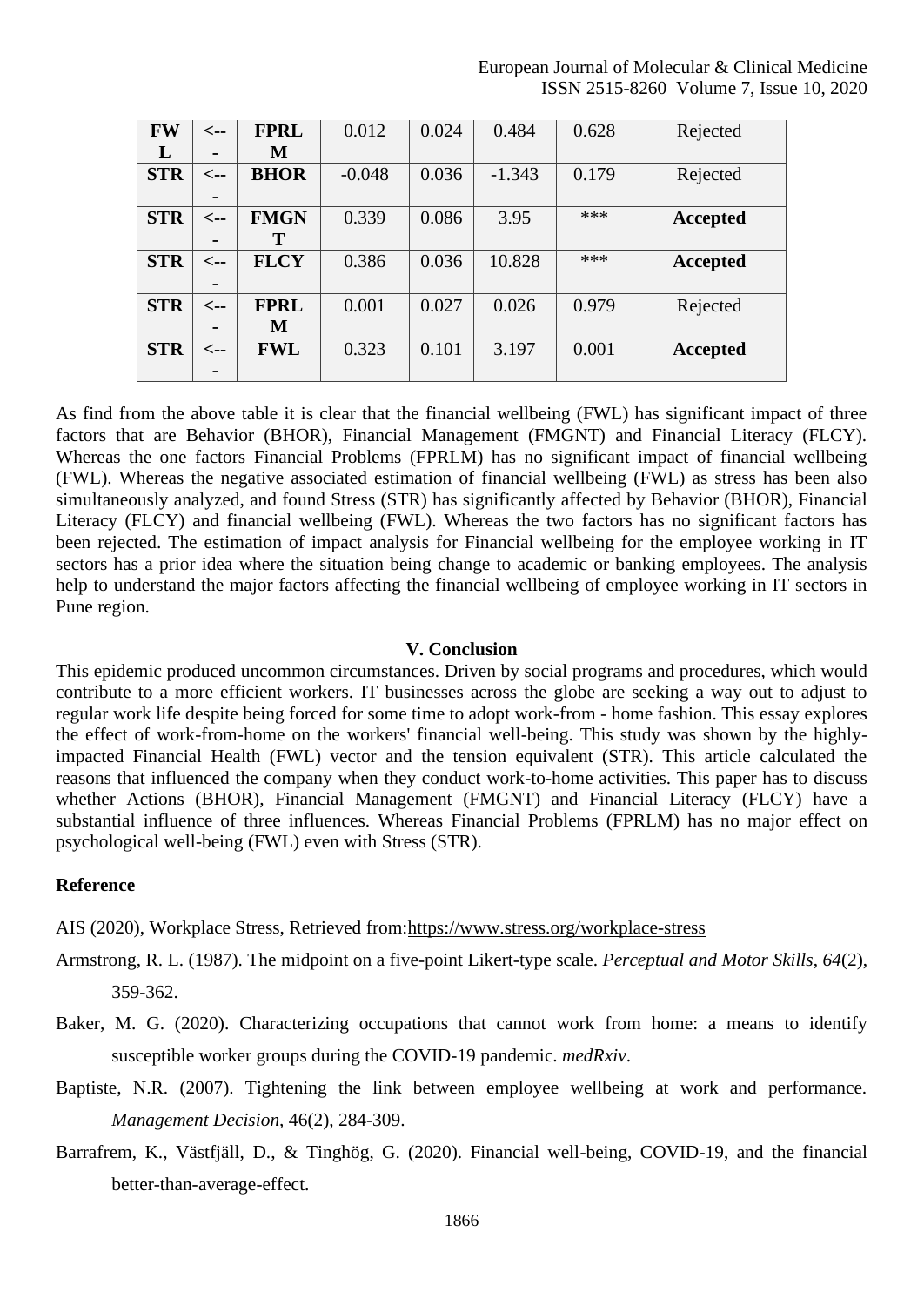- Barrett, P. (2007). Structural equation modelling: Adjudging model fit. *Personality and Individual differences*, *42*(5), 815-824.
- Betsch, C. (2020). How behavioural science data helps mitigate the COVID-19 crisis. *Nature Human Behaviour*, *4*(5), 438-438.
- Bloom, N., Liang, J. (2013). does working from home work. *Nber Working Paper Series.*
- Bollen, K. A. (2005). Structural equation models. *Encyclopedia of biostatistics*, *7*.
- Brown, J. D. (2002). The Cronbach alpha reliability estimate. *JALT Testing & Evaluation SIG Newsletter*, *6*(1).
- Chang, C. L., McAleer, M., & Wong, W. K. (2020). Risk and Financial Management of COVID-19 in Business, Economics and Finance.
- Christensen, T., & Lægreid, P. (2020). Balancing governance capacity and legitimacy‐how the Norwegian government handled the COVID‐19 crisis as a high performer. *Public Administration Review*.
- Despard, M. R., Friedline, T., & Martin-West, S. (2020). Why Do Households Lack Emergency Savings? The Role of Financial Capability. *Journal of Family and Economic Issues*, 1.
- Dort, J., Romanelli, J., Choudhury, N., Flink, B. J., Lak, K., Levy, S.,& Zhang, L. P. (2020). SAGES primer for taking care of yourself during and after the COVID-19 crisis. *Surgical Endoscopy*, 1.
- Horesh, D., & Brown, A. D. (2020). Traumatic stress in the age of COVID-19: A call to close critical gaps and adapt to new realities. *Psychological Trauma: Theory, Research, Practice, and Policy*, *12*(4), 331.
- Kira, R., & Michael, B. (2016). Working from home: What is the effect on employees? *Econstor.*
- Mokhtar, N., & Husniyah, A. R. (2017), Determinants of Financial Well-Being among Public Employees. *Social Sciences & Humanities,* 25(3), 1241 – 1260.
- Mokhtar, N., Husniyah, A. R., & Sabri , M. F. (2015), Financial Well-Being among Public Employees in Malaysia: A Preliminary Study. *Asian Social Science,* 11(18), 1911-2017.
- Nygren, H., Virolainen, M., Hämäläinen, R., & Rautopuro, J. (2020). The Fourth Industrial Revolution and Changes to Working Life: What Supports Adult Employees in Adapting to New Technology at Work?. In *Technical, Economic and Societal Effects of Manufacturing 4.0* (pp. 193-209). Palgrave Macmillan, Cham.
- Prawitz, A. D., & Garman, T. (2006). InCharge Financial Distress/Financial Well-Being Scale: Development, Administration, and Score Interpretation. *Financial Counseling and Planning,* 17(1).
- PWC [\(2020\). Employee Financial Wellness survey,](https://www.pwc.com/us/en/industries/private-company-services/library/financial-well-being-retirement-survey.html) PwC's 9th annual Employee Financial Wellness Survey. Retrieved from: [https://www.pwc.com/us/en/industries/private-company-services/library/financial](https://www.pwc.com/us/en/industries/private-company-services/library/financial-well-being-retirement-survey.html)[well-being-retirement-survey.html](https://www.pwc.com/us/en/industries/private-company-services/library/financial-well-being-retirement-survey.html)